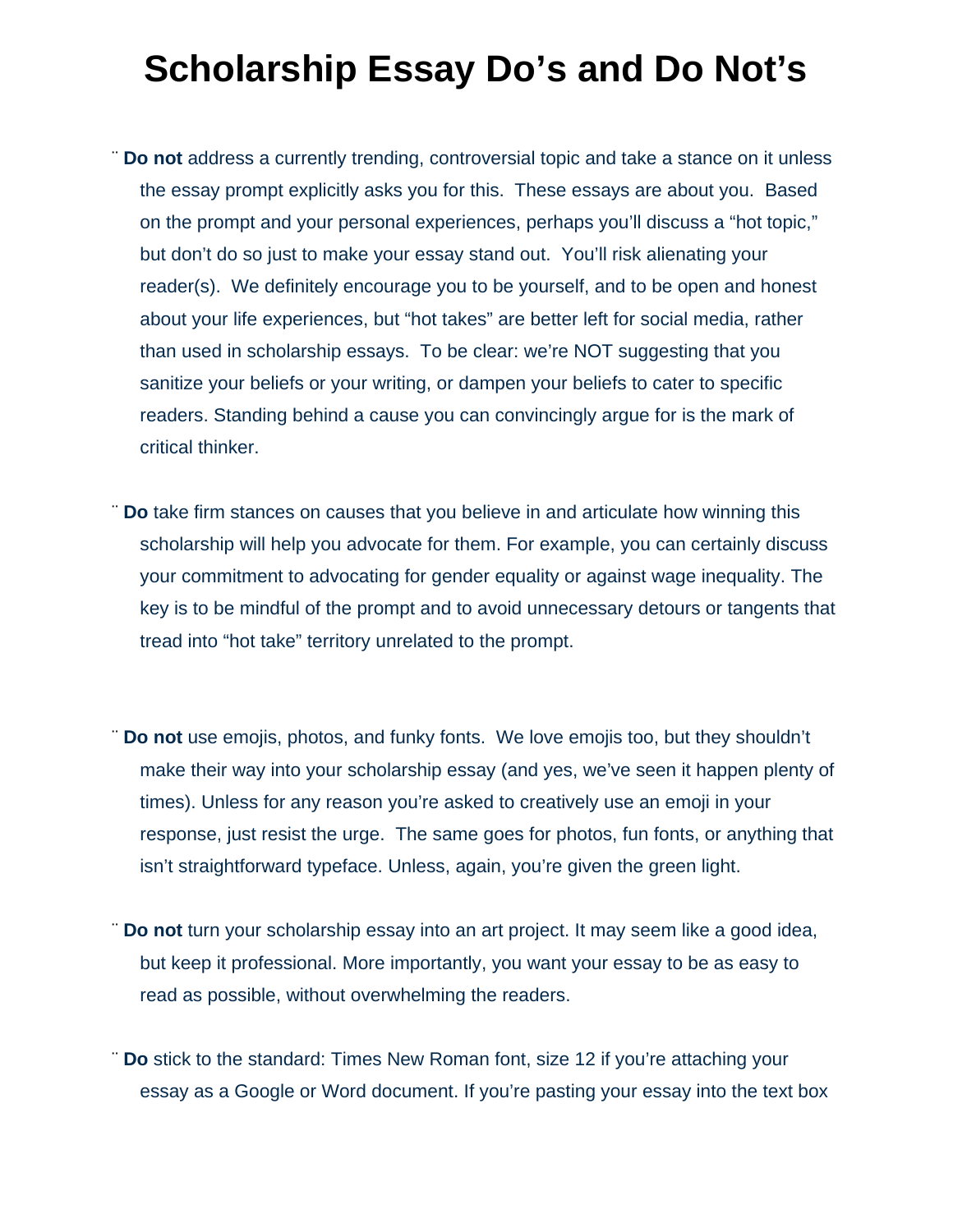on a website, this will format your content automatically. And of course, follow all formatting directions to a tee when it comes to things like single vs double spacing, margins, headers/footers, etc.

- ¨ **Do not** use extreme declarations. It's almost always a good idea to avoid extreme, either-or perspectives, and this is definitely true when it comes to scholarship essays. An extreme declaration involves only seeing one side of a situation (and often the negative side) and presenting it as fact.
- ¨ **Do not** make fatalistic declarations about the future and take unnecessarily strong stances on topics. For example: "If I don't get this scholarship I won't go to college and I'll never get a good job to support myself." Or, "The education system in the United States is entirely broken and there's no way to turn it around." See how both of these statements can give the reader a feeling that the writer is not seeing the full picture?
- ¨ **Do** replace extreme declarations with hopeful and open-minded approaches to the future. This is not to say that you can't take a firm and realistic stance on a topic, but try to reflect a generally optimistic and proactive mindset. For example, if the prompt asks you about an issue facing the world today, you may say something like: "While there has undeniably been immense damage done to the planet, I'm excited to pursue a degree in environmental science as a means of taking action to reverse these toxic effects of climate change." Much more dynamic and compelling, right?
- ¨ **Do not** put-down other applicants. Speaking ill of anyone or saying why others are *less* deserving of scholarship money isn't a good look. You can absolutely articulate why you're deserving without putting anyone else down!
- ¨ **Do not** speak unkindly about *anyone*, yourself, past friends and especially hypothetical applicants who you see yourself as more deserving than. This may be well-intentioned, but it's sure to come across as distasteful no matter how well it's